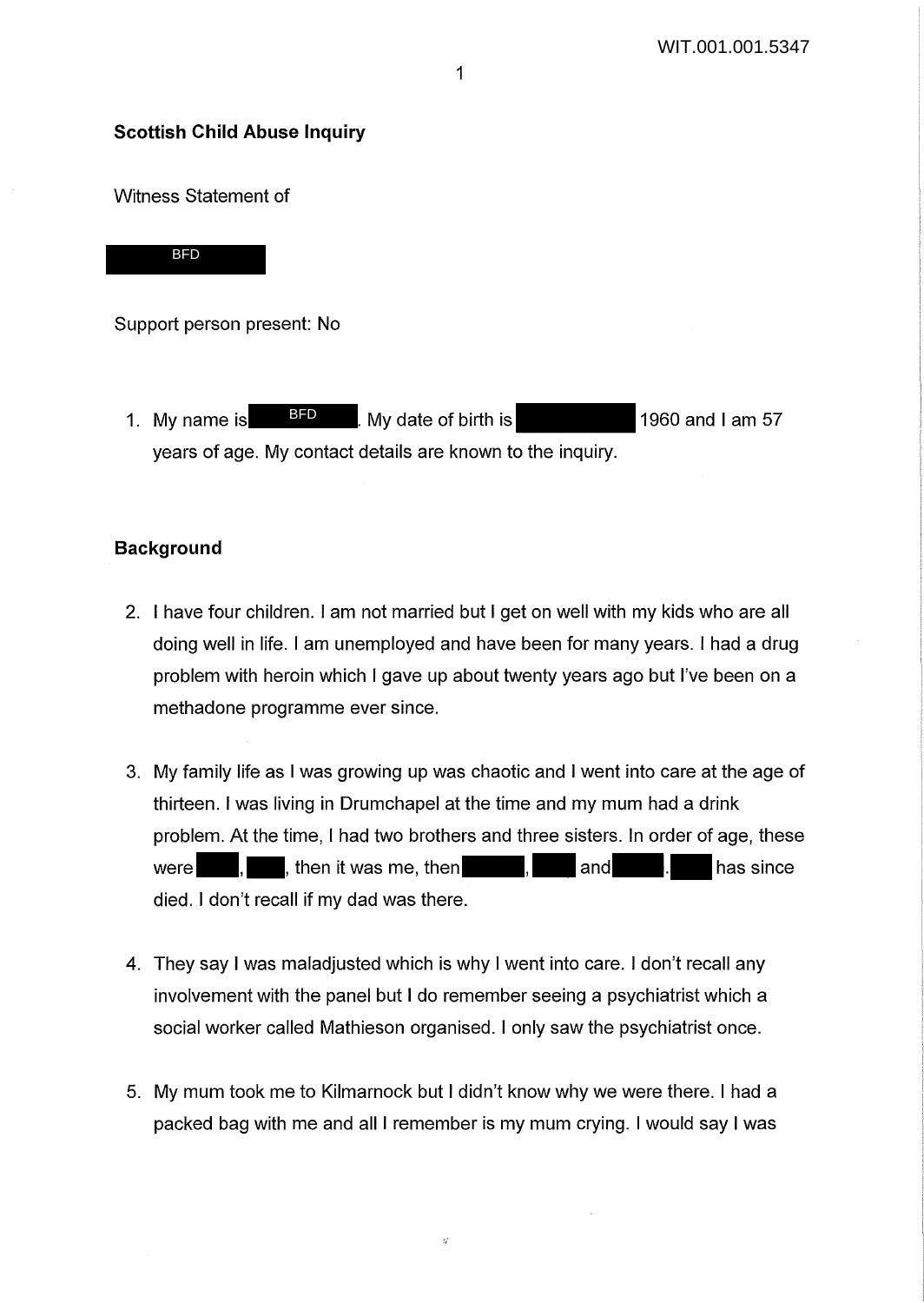twelve years old because I recall that I had gone to Kingsridge Secondary School in Drumchapel for a couple of months.

#### **Institution : Barnardo's, Kilmarnock**

- 6. My first recollection of being there was being in a dining hall. I had long hair and somebody kept pulling it. I told him if he did it again, I would "have him". He pulled my hair again and we ended up fighting.
- 7. A member of staff grabbed me, a Chinese looking man. He forced my fingers against the palm of my hands which was extremely painful. That was my introduction to the place.
- 8. The home had both boys and girls therein who were in separate dorms. As you got older, you eventually got your own room but that was when you were close to leaving. I don't recall being introduced to anybody though I recall meeting a boy called who I got on well with.
- 9. The place was run by Dr Barnardo's. There was no uniform. You wore your own clothes and had your name tag on every item of clothing. The place was split into houses, each of which were called after an island like Skye, Jura, Iona and the like.

## **Routine**

10. We got up at about 7:00 am then had breakfast followed by school though there was no education given to you in that place. The classes were mixed but I didn't go to them. I used to just sit up by the swings.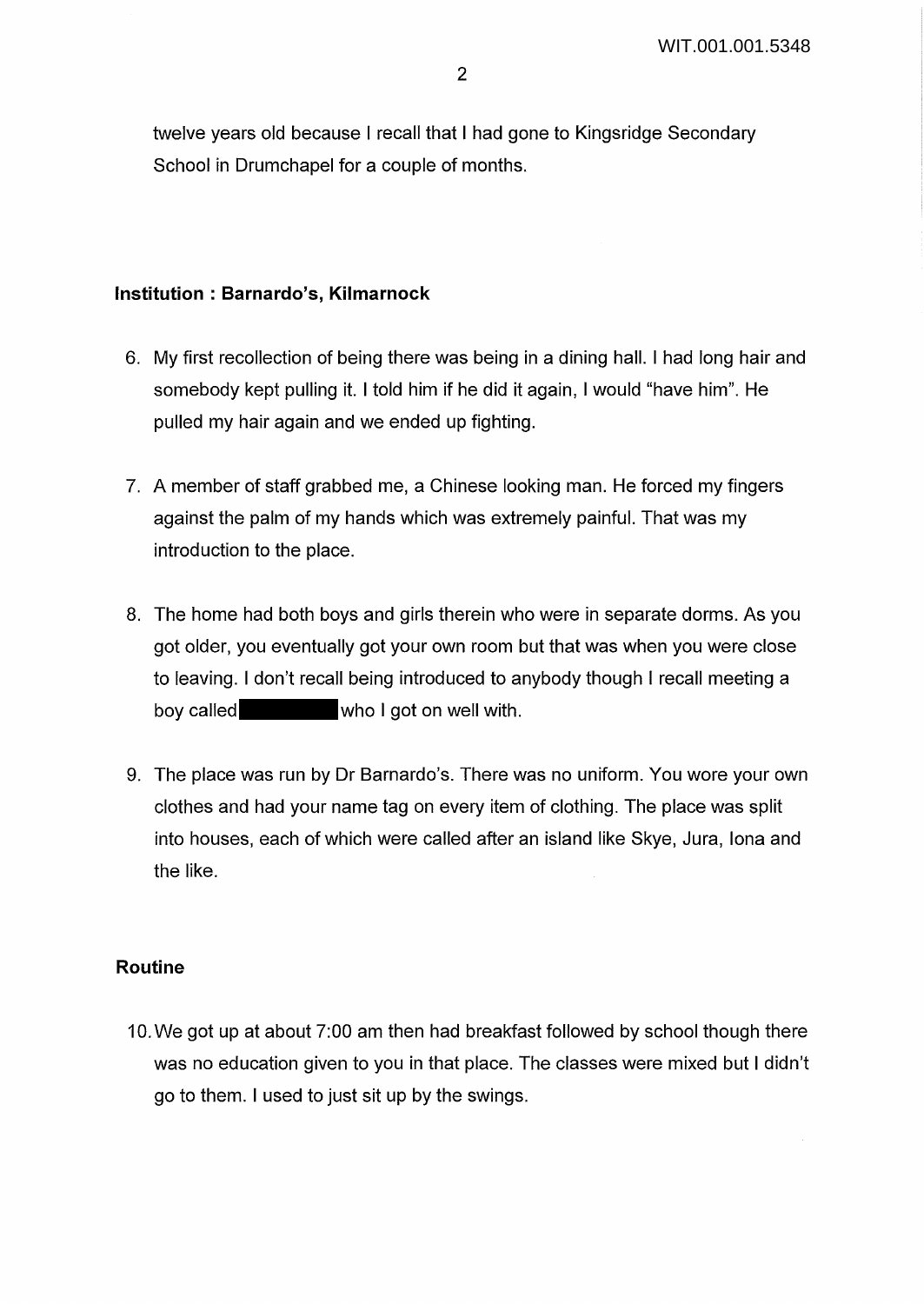- 11. We were never marked into the school and they didn't teach us anything. If I wasn't up at the swings, I would spend my time walking over the fields to get a pack of five cigarettes or play in the woods. You weren't allowed to smoke but as long as you didn't smoke in the building, they turned a blind eye to it. I just don't recall going to class much, though if I did, it was chaotic.
- 12.After lunch, you went back to school or, in my case, didn't. After school was finished, we had tea and then I think we could watch TV. You could also play football and there was a gym. You could play pool, darts, badminton and tabletennis all of which the staff would supervise if they weren't busy.
- 13.1 got on alright with the staff. They were quite good though they did tend to have their favourites.

## **Chores**

**14.1** don't recall us having to do any chores

# Food

15. The food was okay, better than I got at home though the only thing I really remember is that there were always big jugs of milk.

# Doctors/dentists

16.1 don't recall seeing any doctors or dentists. I think if anything happened to you the staff simply took care of it, probably to cover things up.

## Visits

17. My mum visited me once during an open day. No social worker ever came to see me. I am not aware of any official reviews of my care. In fact, I never did find out why I was put in that place.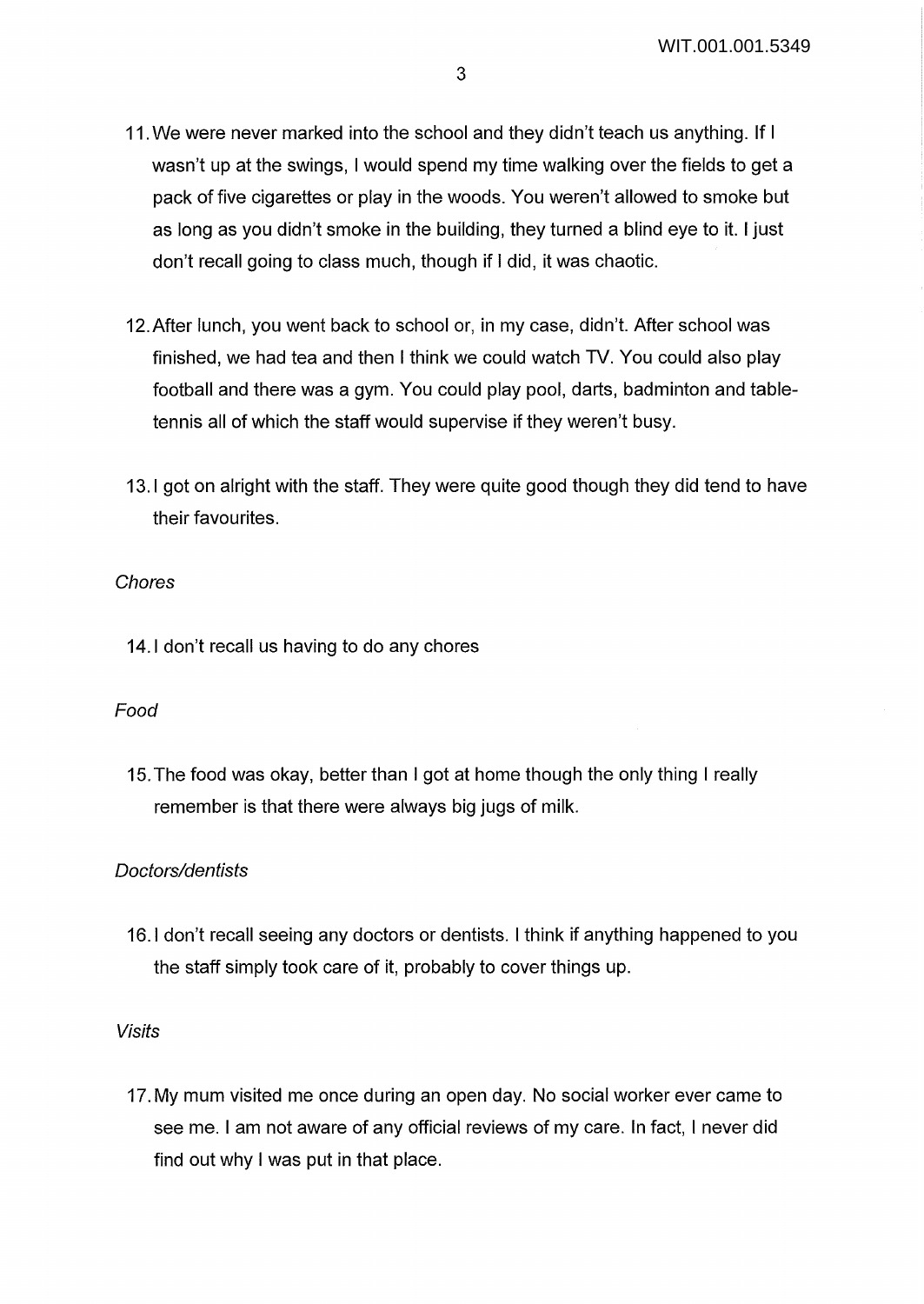- 18. We used to get home every second weekend. We would be given money for our train fare and you would make your own way home. You would leave on the Friday night and return on the Monday morning. On the weekends, you didn't go home you just mucked about playing in the woods and things like that.
- 19. We didn't get any official inspections that I was aware of.

# Holidays/outings

- 20.1 recall going to London once but the only thing I remember about it was walking the streets looking for cigarette butts.
- 21.1 think the only outing I got was a survival weekend which was just at the time when my mum died of an overdose.

## Birthdays/Christmas

22.1 don't recall either Christmas or birthdays being celebrated.

## Pocket money

23.1 think we did get pocket money which was how I was able to buy cigarettes.

#### **Washing**

24.1 seem to recall that we had access to baths rather than showers.

#### **Abuse**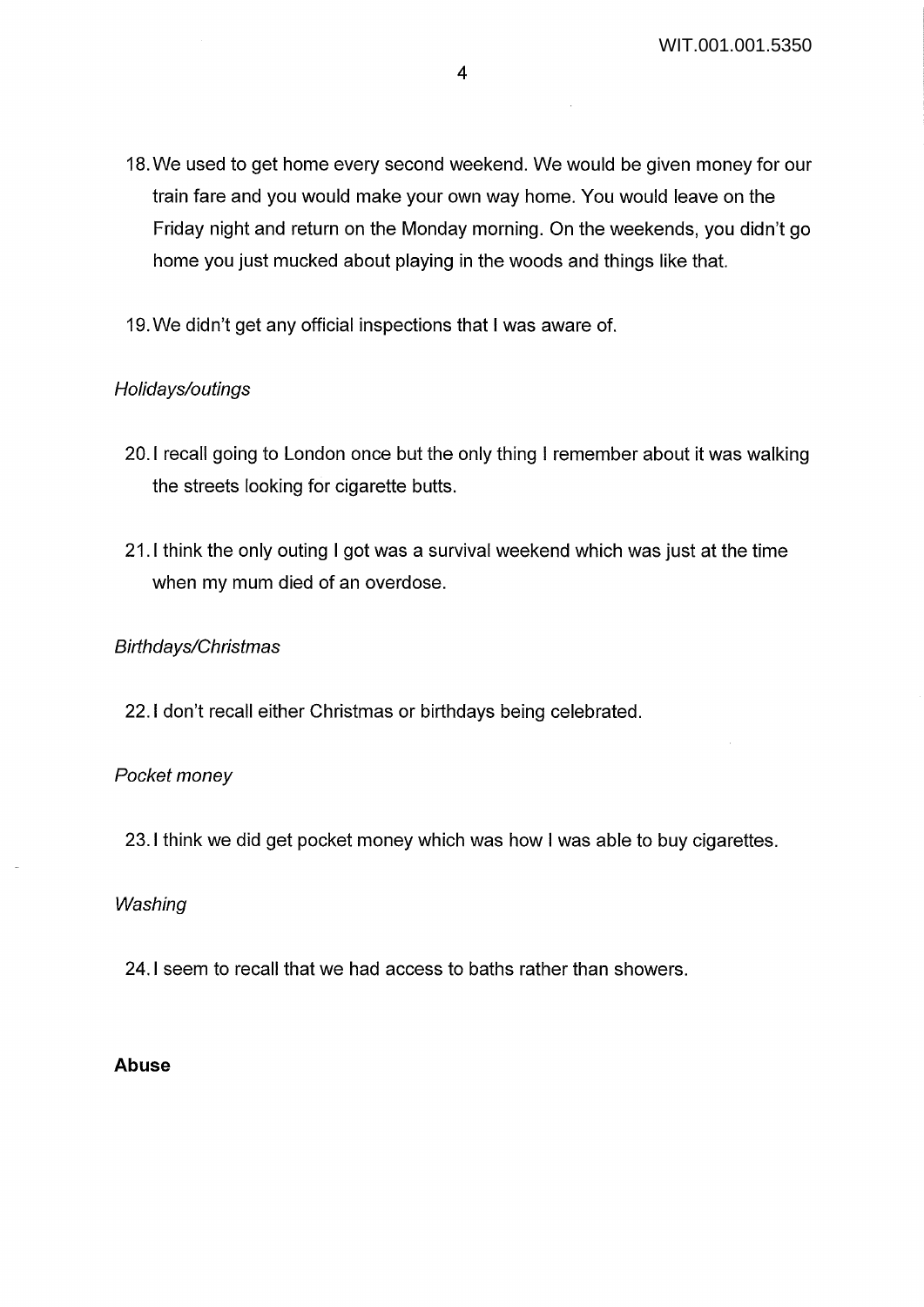- 25.1 recall one occasion when a member of staff stopped me fighting with another boy by grabbing me by the neck and choking me. I don't remember which member of staff that was. I don't think I was bruised as a result of this.
- 26.1 once got caught giving myself a tattoo. The housemaster Mr called saw what I had done and took me aside to clean where I had tattooed because he said I could get an infection. BDP who we
- 27. However, what he did was get a cloth and soak it in water which he then placed on the tattooed area. The problem was that the water he had dipped the cloth in was scalding hot and the result was that my arm blistered. That night I had to keep my arm in a jug of cold water to cool it down.
- 28. That weekend I was at home but went out shop-lifting and got caught. A security guard grabbed my arm. The bandage which had been put on it, following me getting burned, came off causing the scabs to burst and bleed.
- 29. The police were called but they took me to my mum's and asked for permission to take me to hospital to get my arm checked out. The result of all this was that Mr BDP was charged and taken to court though I think the case was found not proven. He said he hadn't realised the water was so hot and that he hadn't meant to scald me.
- 30.1 gave evidence against him but there were no repercussions, mainly because my time at the home was almost up.
- 31. There was another occasion when I went out one night and broke into somewhere. I found a load of paint and poured it all over the place. I was caught and when the police questioned me about it, I told them that that was the sort of thing we did in art class. A member of staff called **BEF** battered me for telling the police that.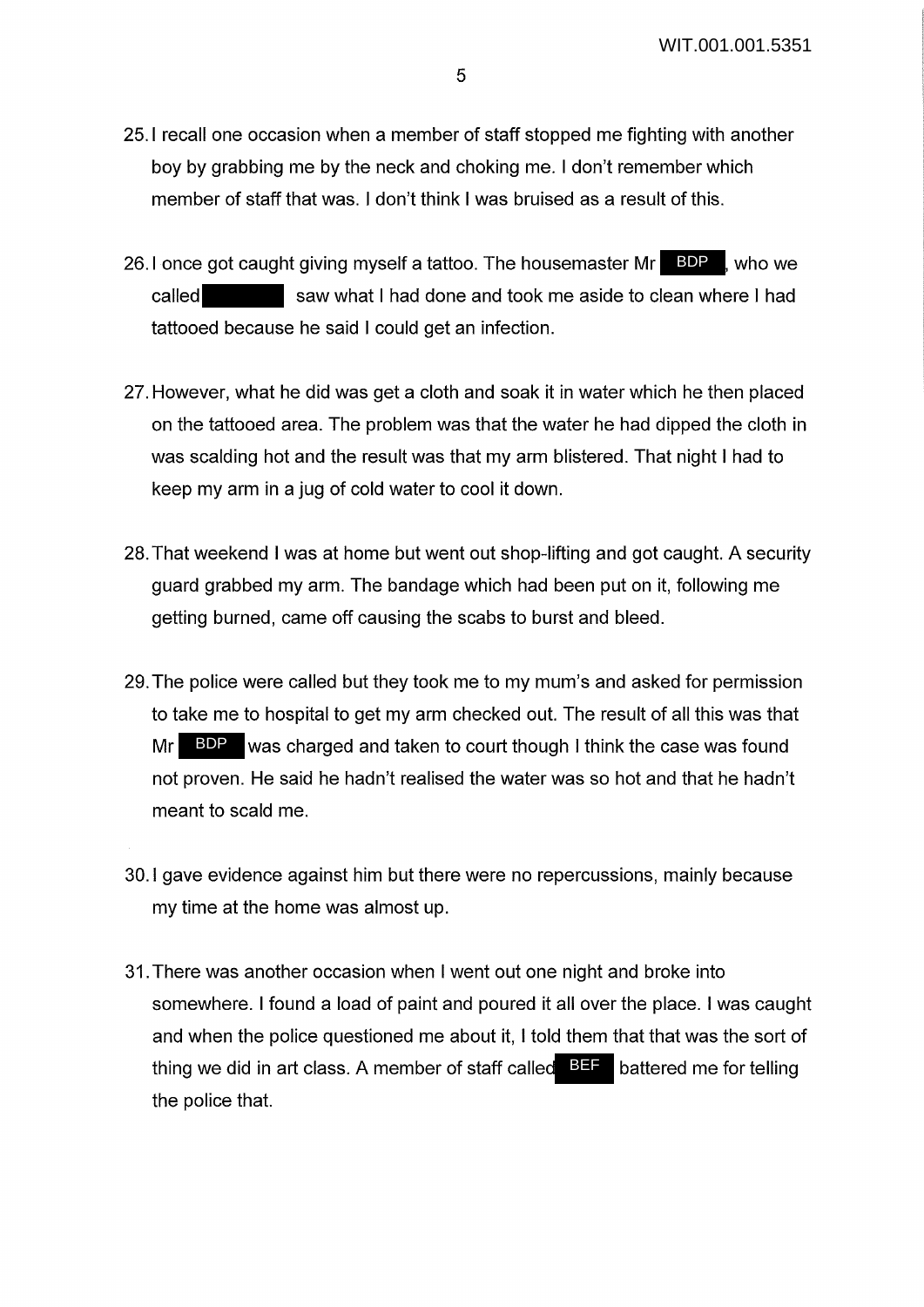- 32.1 would have to say that there was no real bullying in the home but you did have to stick up for yourself when you first went in.
- 33. If you ran away you got threatened with being put in a worse place but I ran away three times and I don't recall there being any repercussions.
- 34.1 don't really think that they had a discipline system in place. All I recall is getting the odd slap, especially from the Chinese guy.
- 35.1 don't recall seeing any other children abused. The police asked me that about ten years ago but there was nothing I could think of to tell them.
- 36.1 don't recall anybody talking about sexual abuse. Certainly, I wasn't sexually abused.
- 37. My main complaint against Barnardos is what happened to me after I left with no education or qualifications . I wasn't even taught how to cook or how to handle money.

## **Reporting of abuse**

38. Other than giving evidence against Mr **BDP**, I have never reported what happened to me in care to anybody. BDP

## **Leaving Institution**

39.1 left after I turned sixteen. There was no preparation for leaving. I left with nothing and with no education. All I had were the very few possessions that I owned.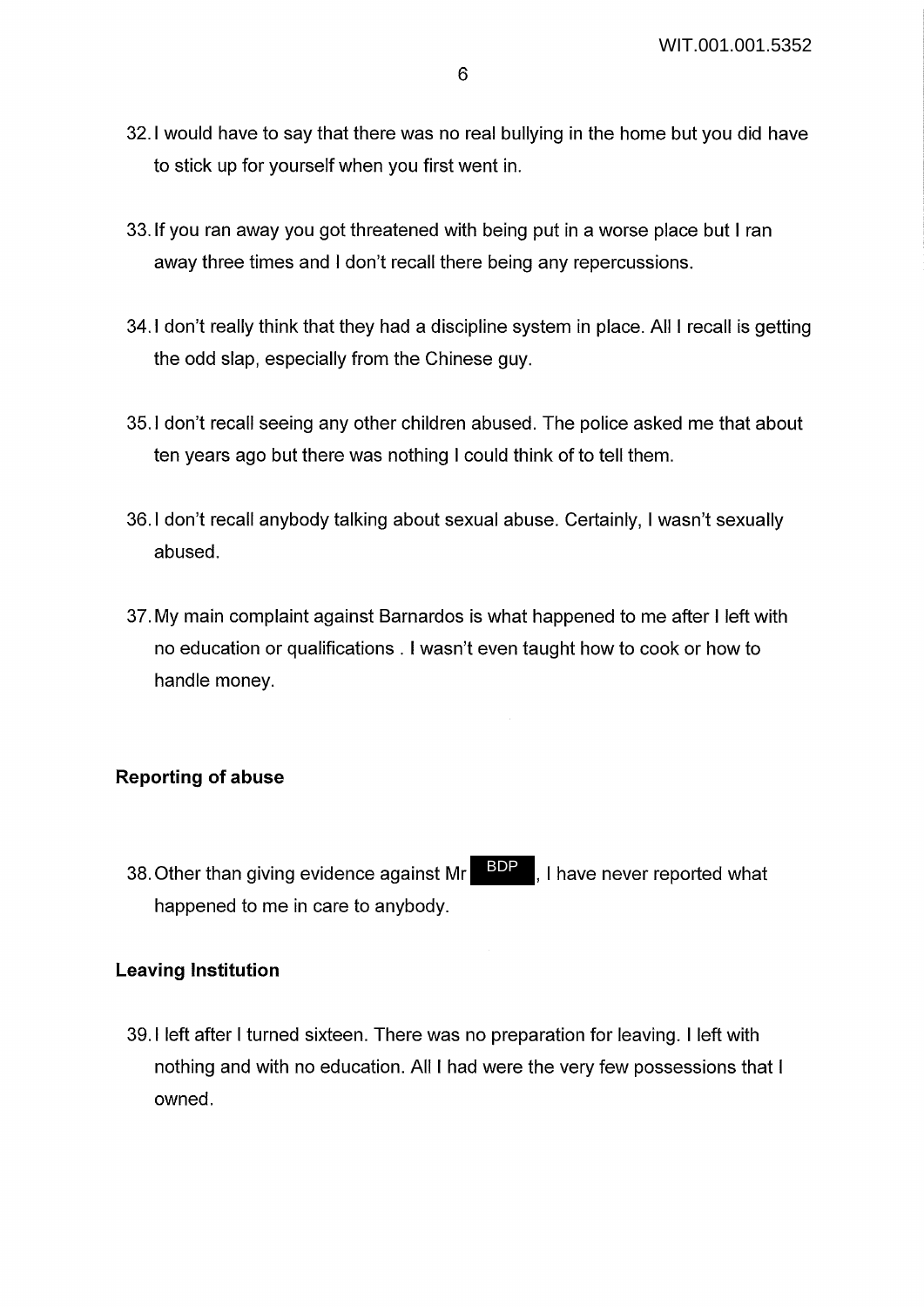## **Life after the Institution**

- 40.After I left, there was no help from the home or from the Social Work Department. As I said earlier, my mum had died while I was in the home. What had happened was that my mum's social worker used to give her a regular dosage of her medicine. However, this social worker went on holiday and the social worker Mathieson covered for her. Instead of giving my mum regular dosages, she gave her two weeks' worth. My mum took them all and ended up in a coma and died.
- 41.1 recall getting out of the home to go to my mum's funeral but, when I got home, the social worker called Mathieson wouldn't let me or my brothers and sisters go to the funeral. These days, I don't really keep in touch with my brothers and sisters even though some of them stay quite close to where I live.
- 42. My brothers and sisters all moved in with my aunt in Possilpark. I also moved in with her after I left the home but only stayed for two weeks before I left and got a flat on my own. I was sixteen.
- 43.1 got a job delivering lemonade and then got a job with the Community Industry which I did for about a year. At the Glasgow fair that year I went berry-picking for two weeks but stayed for six weeks and lost my job. That was the last time I worked.
- 44.1 got caught up in drugs, heroin, when I was 24 but have now been on the Methadone programme for 20 years. Personally, I think it's worse than being on heroin though it does keep you stable. I did stay off it for a year and was in rehabilitation but was back on it two weeks after coming out.

#### **Impact**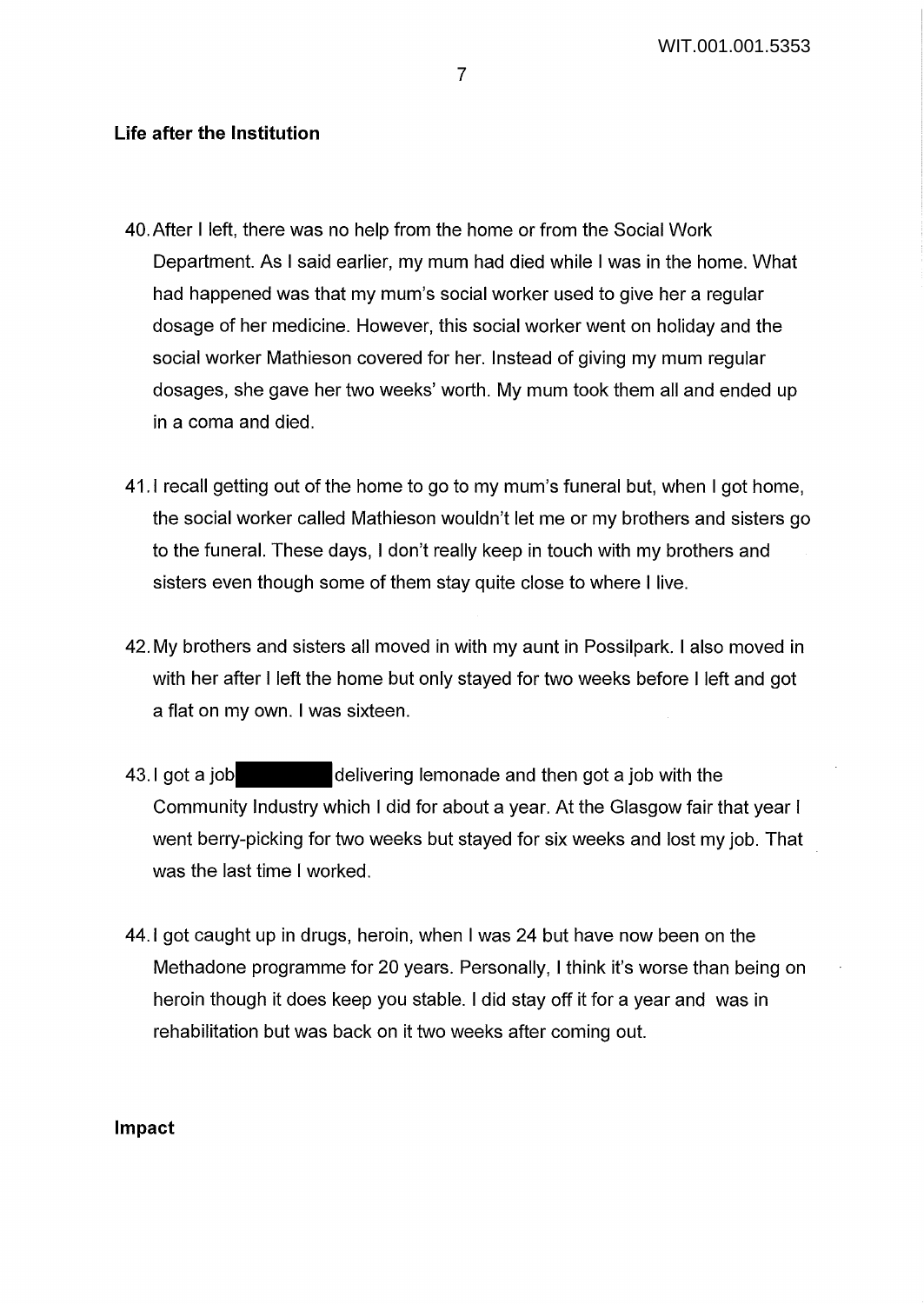- 45. My time in care has had a big impact on my life because of the way I was when I came out of care and what I came out to. I was only sixteen and very immature even for that age. My mum had died and I never really knew my dad.
- 46.1 don't understand why there was no after-care, no support from either the home or social work. I was left to my own devices with no education or knowledge about how to survive life. I had a flat of my own but didn't know how to run or organise a home.
- 47. It was that as much as anything that lead me into a way of life that resulted in me getting into drugs. I feel that if I had been better educated or given some sort of support, I would have had a better chance in life and could have made more of myself.

# **Counselling**

48.1 have never had counselling for my time in care.

# **Recovery of records**

- 49.1 have thought about trying to obtain my records but I wouldn't know how to go about it.
- 50.1 have no objection to my witness statement being published as part of the evidence to the Inquiry. I believe the facts stated in this witness statement are true.

. Signed ... ........................................... . *J/;2/1*  BFD